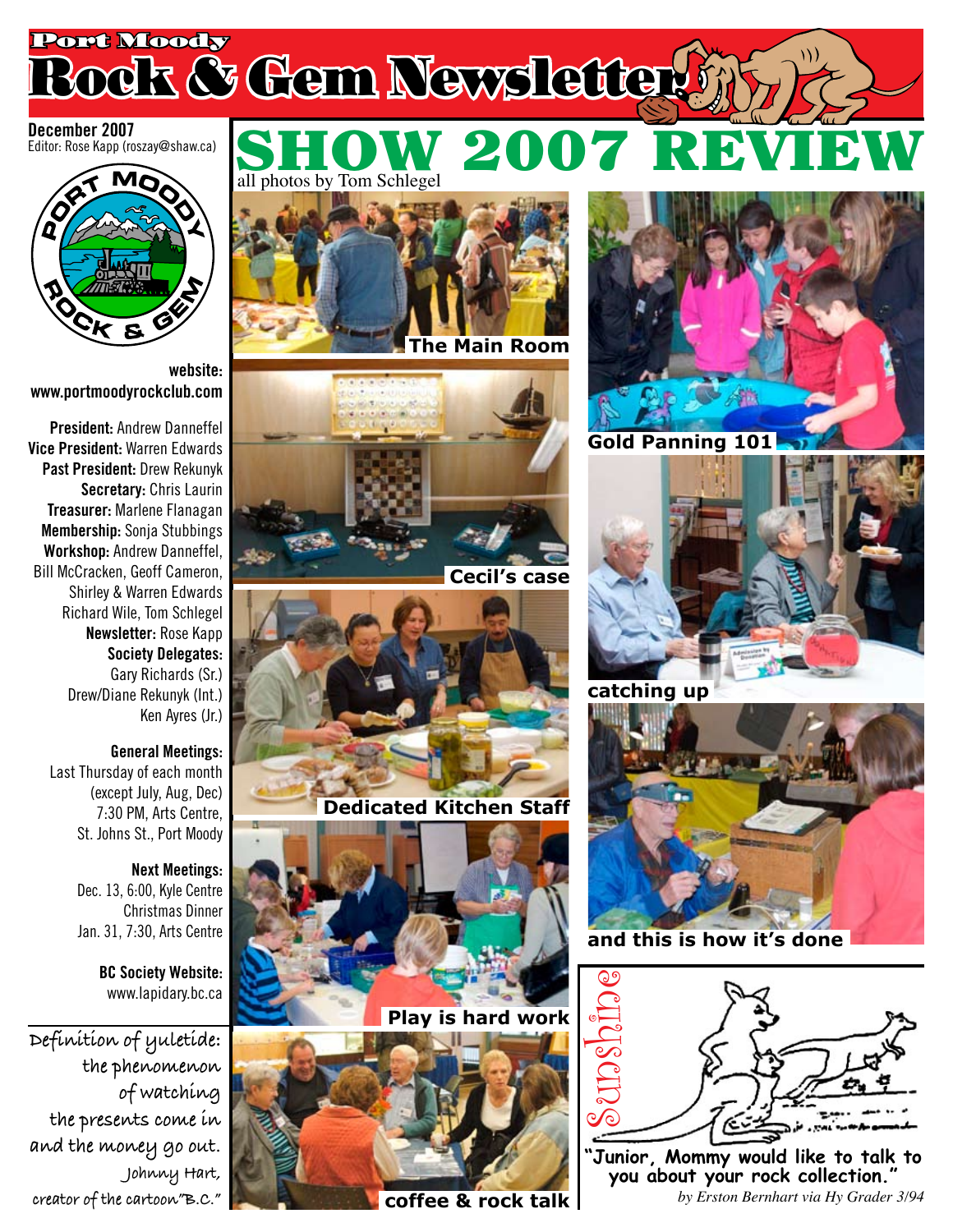## Rock News **Cullinan Diamond Mine Visit**

*by Lisa Elser & Tom Schlegel*  On our recent trip to South Africa, we found ourselves with a free morning of idle time. What better way to fill it than a visit to the Cullinan Diamond Mine owned by De Beers located in the town of Cullinan, 40 kilometers east of Pretoria and 90 kilometers northeast of Johannesburg in South Africa.



 The lure of the place is that three of the world's largest diamonds were found in Cullinan Village. Renowned for its famous De Beers Cullinan Diamond Mine, still in continuous operation, this village is a living museum with a range of historic Herbert Baker architectural structures.

The Premier Diamond Mine was established in 1902, and was renamed the Cullinan Diamond Mine in November 2003 in celebration of its centenary.

 It is one of the few diamond mines in the world that allow tours of an actual operating mine. Most tours consist of a two hour visit to the village and the surface operations of the mine with a short video on the underground mining operations. You get to see piles of rough (uncut) diamonds and replicas of famous stones, walk past the winding engine house and headgear, and have a close up look into the "Big Hole".

 The "Big Hole" is now nearly 1000 m long and 400 m wide at the surface, and narrowing down to 21 ha at the -500 m level. It was mined to a depth of 190 m from surface and is now being mined by underground block caving. The longer tour (advance booking is required) allows you to don a tin hat and burrow 763 metres underground into the darkened interiors of the mine. All tours finish up at the "factory" they demonstrate the process of cutting, polishing and setting of diamonds

– which of course are for sale!

The village of Cullinan was established in 1903 to provide mine housing and services for the Premier Mine. It still serves this purpose but retains the old mine village character and is well conserved as a living museum. There are many historic stone and corrugated iron buildings dating from the 1900's including churches, miners houses and mine offices. Nearby is the Zonderwater prison that was used to accommodate large numbers of Italian prisoners-of-war during World War II.

The Cullinan Diamond Mine is located on a rich diamond-bearing kimberlite pipe at Cullinan. The pipe is carrot-shaped volcanic neck originating from great depths within the Earth and is the largest in South Africa. The name "kimberlite' comes from the city of Kimberley in the Northern Cape from where this very unusual rock type was first mined in 1871 as "yellow ground" at what is now Kimberley's "Big Hole".

 Thomas Cullinan, an amateur geologist, discovered the Premier kimberlite in 1898. His attention was drawn to the area by the alluvial diamonds that were being found in nearby stream. Mining started in 1903 and in the first year of operation over 100 000 carats were

• The Taylor-Burton, 62.40 carat, cut from a 240.80 carat rough diamond.

Amongst all the large diamonds found on this mine, the Cullinan reigns supreme.

The Cullinan Diamond was discovered in 1905, just two years after mining operations commenced. It weighed 3106 carats, was 10 cm long, 6 cm high and 5 cm thick and by far the largest diamond ever found. The original stone was cut into nine large stones and 96 smaller brilliants. The four largest stones are known as "The Stars of Africa". Cullinan I or the "Great Star of Africa" is the largest at 530.2 carats. All nine large stones are either in the Crown Jewels or are owned by the British Royal Family.

The mine is the third largest diamond producer in South Africa with an annual production of around 1.6 million carats, of which 20% are gems stones. The mine is renowned for the large diamonds that it produces and has produced over 300 stones greater than 100 carats and more than a quarter of the entire world's stones larger than 400 carats.

Oh by the way, if you happen to have about \$1 billion USD laying around – you can own the Cullinan Diamond Mine! In February 2007, De Beers announced plans to sell it's



recovered. It is still one of South Africa's largest and most productive diamond mines. All production is now from underground.

Some of the large diamonds found here are: • The Golden Jubilee, 545.65 carats, cut

from a 755.50 carat rough diamond.

• The Niarches, 128 carat, cut from a 426 carat rough diamond.

• The Centenary, 273.83 carat, cut from a 599.10 carat rough diamond.

most famous diamond mine. Because the Cullinan mine is an established operation with well-researched reserves, it is attractive to many smaller, low-overhead diamond producers. De Beers has been conducting a series of screening of potential bidders so hurry up and submit your offer.

The move by De Beers to sell the Cullinan mine is a sign of the times with mature diamond mines. The Cullinan Diamond Mine